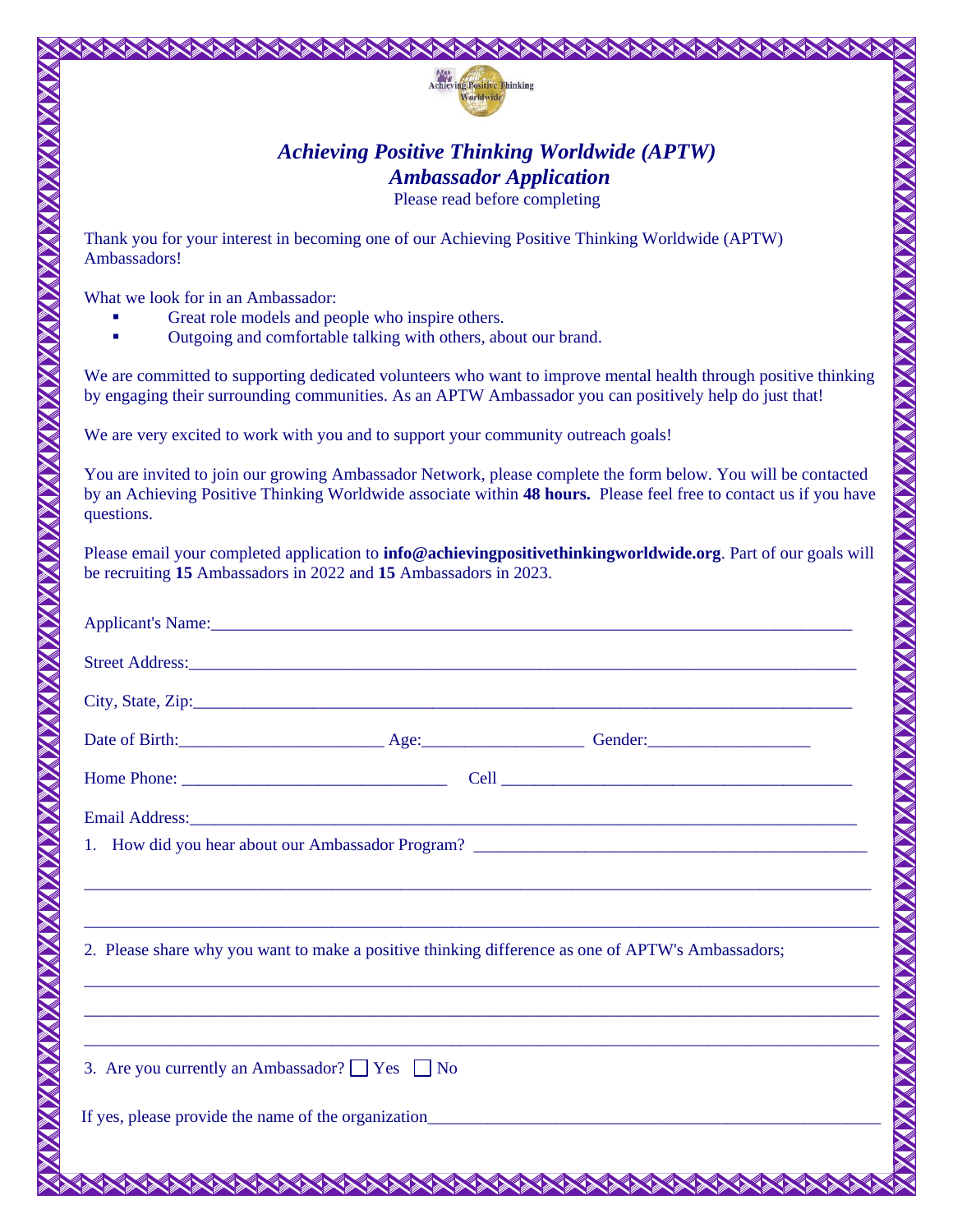|                                                                                                        | <b>Achieving Positive Thinking</b><br>Worldwide                                                                                                                                                                                             |  |  |  |  |
|--------------------------------------------------------------------------------------------------------|---------------------------------------------------------------------------------------------------------------------------------------------------------------------------------------------------------------------------------------------|--|--|--|--|
|                                                                                                        | Please choose two events you want to attend as an Achieving Positive Thinking Worldwide Ambassador:                                                                                                                                         |  |  |  |  |
|                                                                                                        | <b>Toolbox Luncheon</b>                                                                                                                                                                                                                     |  |  |  |  |
|                                                                                                        | <b>Celebrity Fashion Show Charity Event</b>                                                                                                                                                                                                 |  |  |  |  |
|                                                                                                        | <b>Celebrity Chef Cook Off Charity Event</b>                                                                                                                                                                                                |  |  |  |  |
|                                                                                                        |                                                                                                                                                                                                                                             |  |  |  |  |
|                                                                                                        | 5. Please provide 3 ideas for bringing more POSITIVE people to our events.                                                                                                                                                                  |  |  |  |  |
|                                                                                                        | 6. Please provide 2-3 references, <b>not a family member</b> , who will share how you are a wonderful and positive<br><u> 1989 - Johann Barbara, martxa alemaniar argumentuar argumentuar argumentuar argumentuar argumentuar argumentu</u> |  |  |  |  |
|                                                                                                        | 7. Please check the social media sites you would like to share or create. If applicable, please include your<br>social media name(s):<br>$\Box$ LinkedIn                                                                                    |  |  |  |  |
|                                                                                                        | <b>Twitter</b><br>NOTE: Your social media/websites must be created before you can be officially approved as an APTW Ambassador.<br>They do <b>not</b> need to be published/live.                                                            |  |  |  |  |
|                                                                                                        | 8. Are you prepared to help market APTW's brand by:                                                                                                                                                                                         |  |  |  |  |
|                                                                                                        | Sharing APTW's logo and newsletter to your social media and/or website(s).                                                                                                                                                                  |  |  |  |  |
| Writing a brief bio about YOU. This will be shared on all APTW's and PCW's social media and website(s) |                                                                                                                                                                                                                                             |  |  |  |  |
| Providing photos of you to be posted on all APTW's and PCW's social media and website(s).              |                                                                                                                                                                                                                                             |  |  |  |  |
| 9. Please check 3 ways you want to help support APTW's positive thinking mission:                      |                                                                                                                                                                                                                                             |  |  |  |  |
| You will be bringing your positive expertise to our nonprofit.                                         |                                                                                                                                                                                                                                             |  |  |  |  |
| You will be encouraging your friends and family to attend the free events, to volunteer and/or donate. |                                                                                                                                                                                                                                             |  |  |  |  |
| You will be making donation(s).                                                                        |                                                                                                                                                                                                                                             |  |  |  |  |
| You will be encouraging colleges and high school students to get involved.                             |                                                                                                                                                                                                                                             |  |  |  |  |
|                                                                                                        | Other $\overline{\phantom{a}}$                                                                                                                                                                                                              |  |  |  |  |
|                                                                                                        |                                                                                                                                                                                                                                             |  |  |  |  |